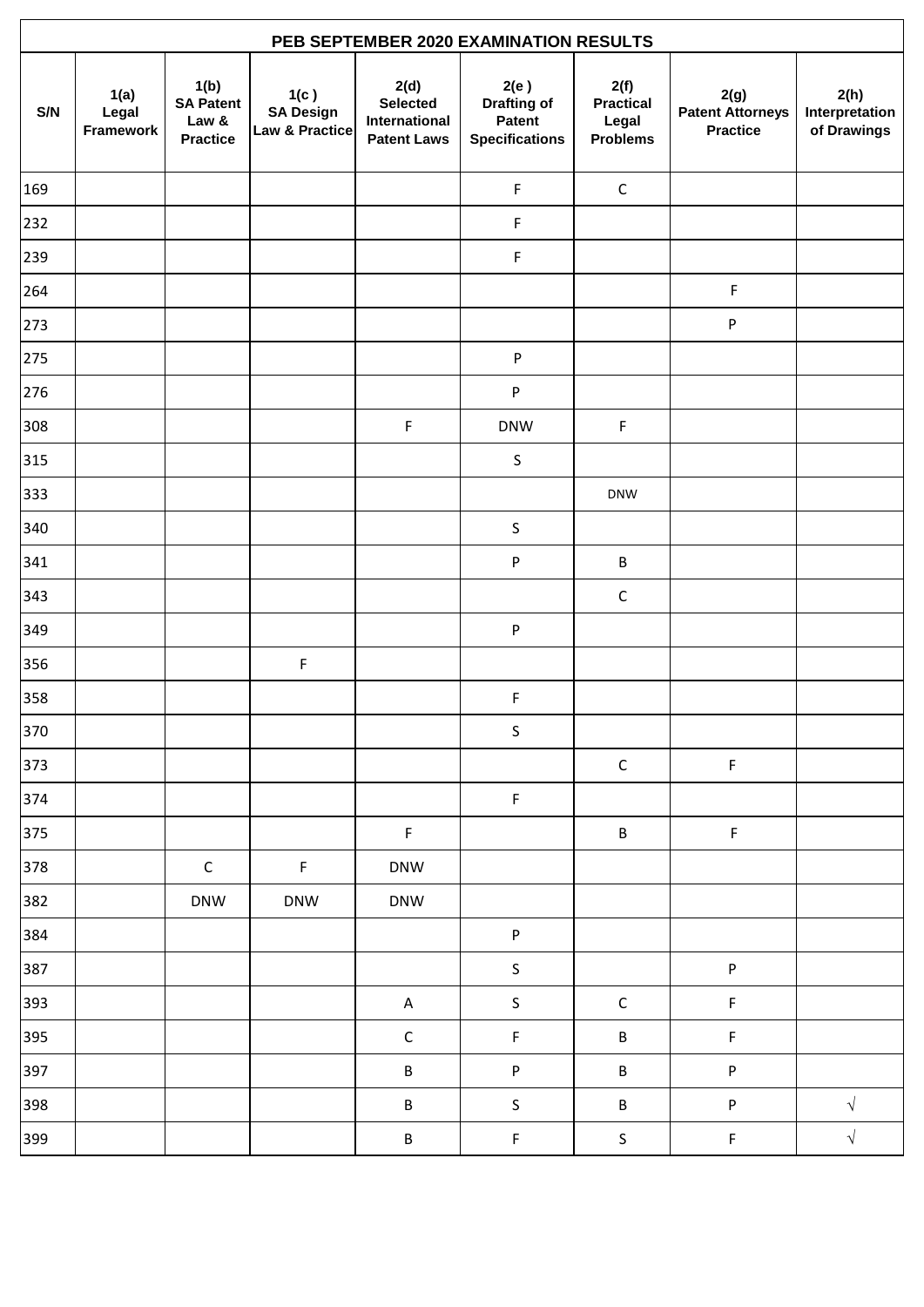| PEB SEPTEMBER 2020 EXAMINATION RESULTS |                                                      |                                            |                                                                |                                                                      |                                                      |                                                    |                                       |  |  |
|----------------------------------------|------------------------------------------------------|--------------------------------------------|----------------------------------------------------------------|----------------------------------------------------------------------|------------------------------------------------------|----------------------------------------------------|---------------------------------------|--|--|
| 1(a)<br>Legal<br>Framework             | 1(b)<br><b>SA Patent</b><br>Law &<br><b>Practice</b> | 1(c)<br><b>SA Design</b><br>Law & Practice | 2(d)<br><b>Selected</b><br>International<br><b>Patent Laws</b> | 2(e)<br><b>Drafting of</b><br><b>Patent</b><br><b>Specifications</b> | 2(f)<br><b>Practical</b><br>Legal<br><b>Problems</b> | 2(g)<br><b>Patent Attorneys</b><br><b>Practice</b> | 2(h)<br>Interpretation<br>of Drawings |  |  |
|                                        |                                                      | $\mathsf F$                                | <b>DNW</b>                                                     |                                                                      |                                                      |                                                    |                                       |  |  |
|                                        | $\sf S$                                              | F                                          | <b>DNW</b>                                                     |                                                                      |                                                      |                                                    | $\sqrt{}$                             |  |  |
|                                        |                                                      |                                            | $\mathsf F$                                                    |                                                                      |                                                      | $\mathsf F$                                        | $\sqrt{2}$                            |  |  |
| AG                                     | AG                                                   | AG                                         |                                                                |                                                                      |                                                      |                                                    |                                       |  |  |
| Α                                      | $\sf B$                                              | B                                          |                                                                |                                                                      |                                                      |                                                    | $\sqrt{ }$                            |  |  |
| <b>DNW</b>                             | <b>DNW</b>                                           | <b>DNW</b>                                 |                                                                |                                                                      |                                                      |                                                    |                                       |  |  |
| Α                                      | A                                                    | $\sf B$                                    |                                                                |                                                                      |                                                      |                                                    |                                       |  |  |
| $\sf B$                                | $\mathsf C$                                          | $\mathsf F$                                |                                                                |                                                                      |                                                      |                                                    |                                       |  |  |
|                                        | $\sf S$                                              | $\sf S$                                    |                                                                |                                                                      |                                                      |                                                    | $\sqrt{ }$                            |  |  |
| $\sf B$                                | A                                                    | $\sf B$                                    |                                                                |                                                                      |                                                      |                                                    |                                       |  |  |
| B                                      | B                                                    | $\mathsf F$                                |                                                                |                                                                      |                                                      |                                                    |                                       |  |  |
| $\sf B$                                | $\sf B$                                              | $\mathsf C$                                |                                                                |                                                                      |                                                      |                                                    |                                       |  |  |
| S                                      | F                                                    | F                                          |                                                                |                                                                      |                                                      |                                                    |                                       |  |  |
| $\sf S$                                | F                                                    | <b>DNW</b>                                 |                                                                |                                                                      |                                                      |                                                    |                                       |  |  |
| $\sf B$                                | A                                                    | $\sf B$                                    |                                                                |                                                                      |                                                      |                                                    |                                       |  |  |
| $\mathsf C$                            | F                                                    | $\mathsf F$                                |                                                                |                                                                      |                                                      |                                                    |                                       |  |  |
| $\mathsf F$                            | $\mathsf F$                                          | $\mathsf F$                                |                                                                |                                                                      |                                                      |                                                    |                                       |  |  |
| $\sf S$                                | F                                                    | $\mathsf F$                                |                                                                |                                                                      |                                                      |                                                    |                                       |  |  |
| $\sf B$                                | A                                                    | $\mathsf C$                                |                                                                |                                                                      |                                                      |                                                    |                                       |  |  |
| $\sf B$                                | $\sf B$                                              | $\sf B$                                    |                                                                |                                                                      |                                                      |                                                    |                                       |  |  |
| $\sf B$                                | $\sf B$                                              | $\sf B$                                    |                                                                |                                                                      |                                                      |                                                    |                                       |  |  |
| $\sf S$                                | $\mathsf{S}$                                         | $\mathsf F$                                |                                                                |                                                                      |                                                      |                                                    |                                       |  |  |
| $\sf B$                                | $\sf B$                                              | $\mathsf F$                                |                                                                |                                                                      |                                                      |                                                    |                                       |  |  |
| $\sf B$                                | $\mathsf C$                                          | $\mathsf F$                                |                                                                |                                                                      |                                                      |                                                    |                                       |  |  |
| $\sf B$                                | $\sf S$                                              | $\mathsf S$                                |                                                                |                                                                      |                                                      |                                                    |                                       |  |  |
|                                        |                                                      |                                            |                                                                |                                                                      |                                                      |                                                    |                                       |  |  |